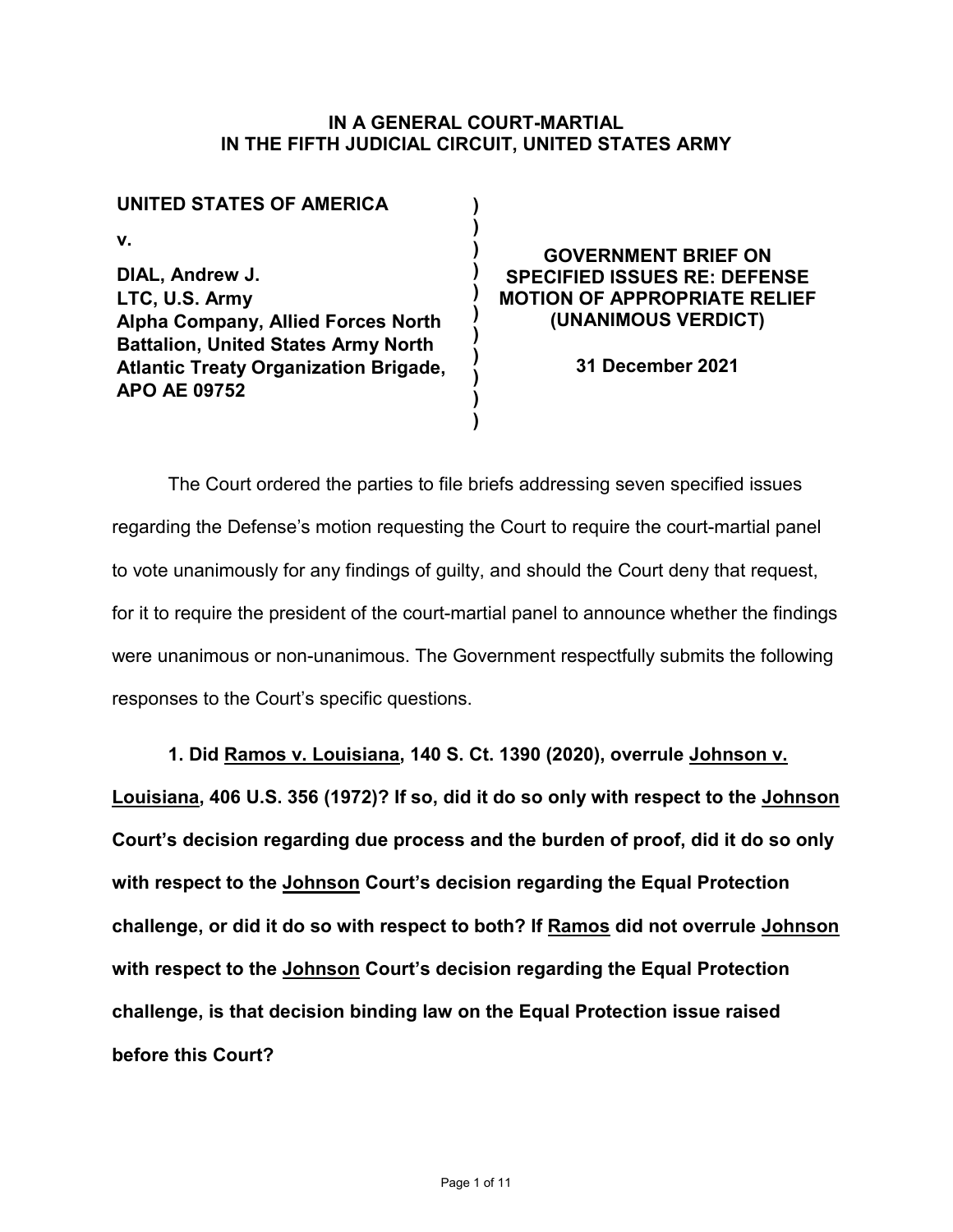*Ramos* overruled *Johnson* with respect only to the *Johnson* Court's decision regarding due process and the burden of proof under the Sixth Amendment. *Ramos v. Louisiana*, 140 S. Ct. 1390, 1408 (2020); *Johnson v. Louisiana,* 406 U.S. 356, 92 S. Ct. 1620 (1972). *Ramos* did not overrule *Johnson* in respect to the *Johnson*'s Court's decision regarding the Equal Protection challenge. Further, *Johnson* is not binding on the Equal Protection issue raised before this Court.

The Equal Protection issue in *Johnson* was whether the State may treat capital offenders differently from those charged with lesser crimes. *Johnson*, 406 U.S. 356. The distinction put under Equal Protection scrutiny in that case was the distinction between otherwise similarly situated capital offenders and non-capital offenders within the civilian criminal justice system. *Id.* Nowhere in *Johnson* was the distinction between otherwise similarly situated civilian defendants at civilian jury trial and military accused at military court-martial addressed. Congruently, the Equal Protection challenge in the present case says nothing of the distinction between capital and non-capital offenders at issue in *Johnson*. *Id.*

The Court's holdings in both *Ramos* and *Johnson* do not apply to military courtsmartial. Rather, they apply to criminal jury trials. *Ramos*, 140 S. Ct. 1390; *Johnson*, 406 U.S. 356. The Equal Protection issue raised before this Court – whether it is a denial of the equal protection of the law to treat a service member accused at court-martial differently from a civilian defendant in a criminal jury trial – is distinct from the issue raised in *Johnson* – whether it was a denial of equal protection of the law for the State to treat capital offenders differently from those charged with lesser crimes. *Johnson*,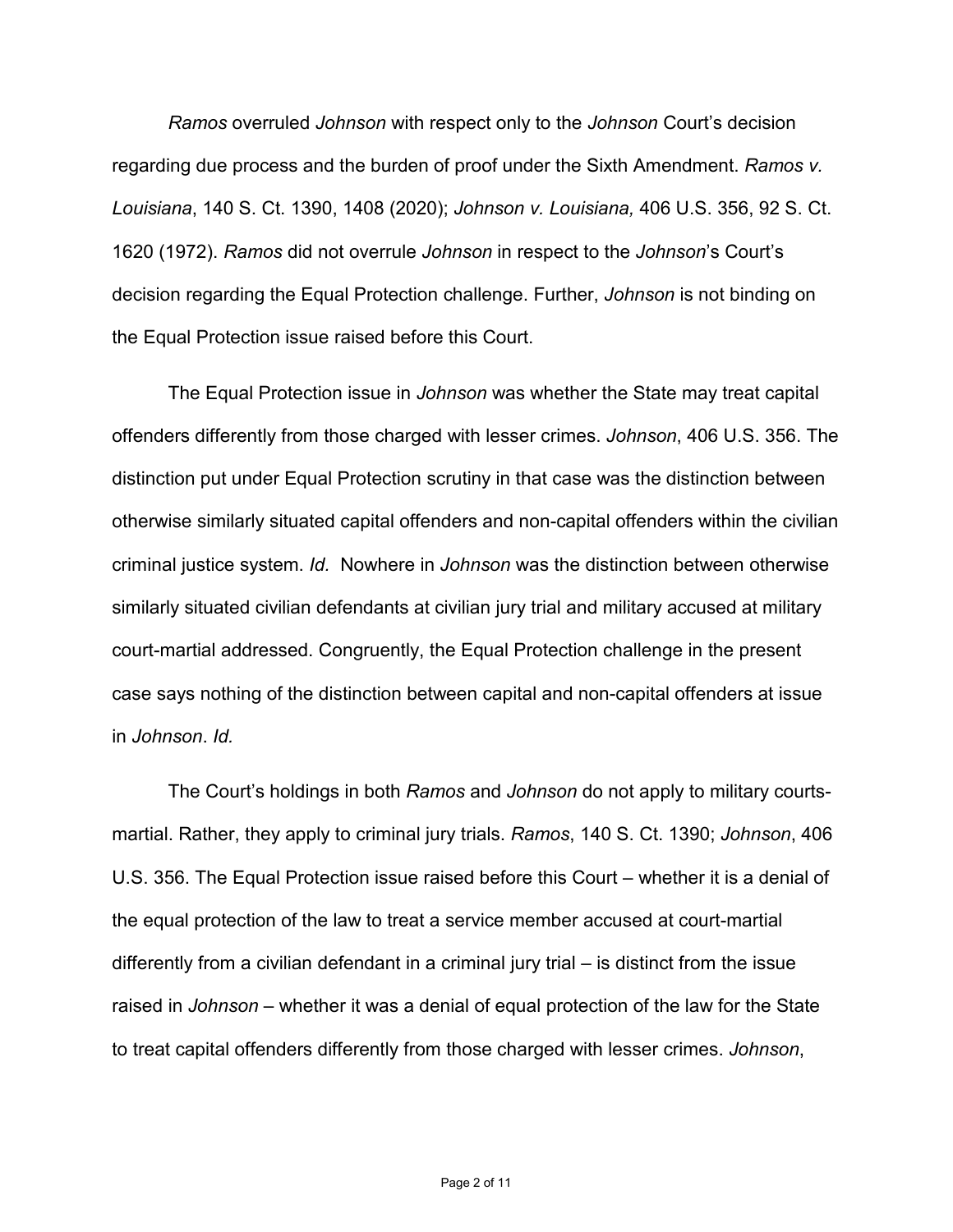406 U.S. 356. The Court's holding in *Johnson* is neither binding on the issue at hand, nor is it applicable.

**2. Are service members and civilians "in all relevant aspects alike" (United States v. Begani, 81 M.J. 273, 280 (C.A.A.F. 2021)) for the purpose of unanimity of verdicts?**

Service members and civilians are not "in all relevant aspects alike" (*United States v. Begani*, 81 M.J. 273, 280 (C.A.A.F. 2021)), for the purpose of unanimity of verdicts.

The military justice system and the civilian criminal justice system are distinct, and the former's jurisdiction over service members brands them unlike their civilian counterparts for the purpose of unanimity of verdicts. It is well-established that one's status as a military service member carries different protections and different procedural safeguards than those that exist in the civilian realm. *See Id.* at 780.

The *Ramos* Court made clear that unanimity of verdicts is central to the nature of the Sixth Amendment right to trial by jury. *Ramos,* 140 S. Ct. 1390. Therein, the Court stated that the very nature of a jury, as guaranteed by the Constitution and as molded by centuries of common law, includes unanimity. *Id*. The assertion that service members and civilians are in all relevant aspects alike, as applied to Equal Protection analysis, for the purpose of unanimity of verdicts, presupposes that both civilians and service members alike are entitled to the jury trial wherein unanimity is required. Within the context of the "military society," the right to a jury trial at a court-martial is not a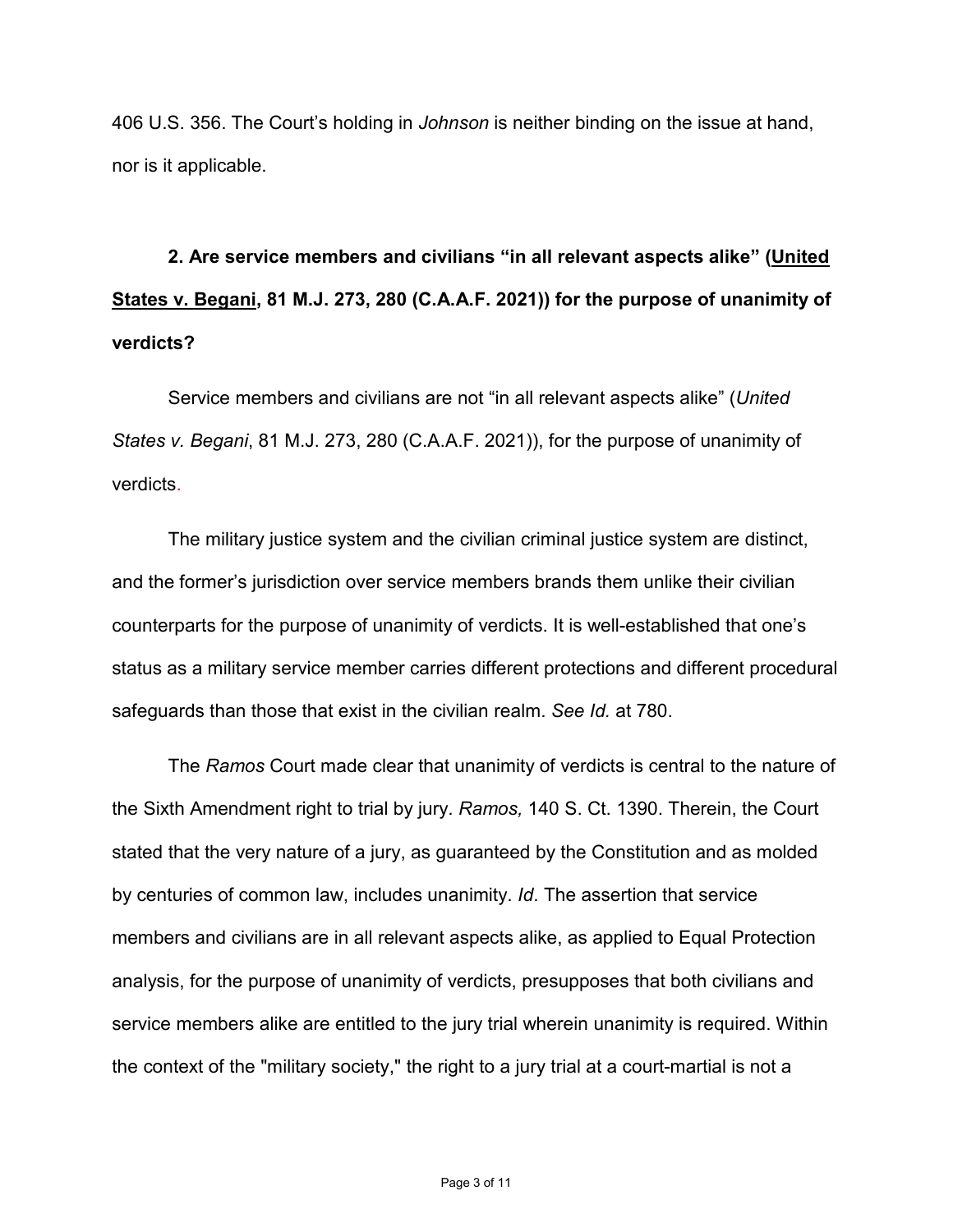"fundamental right' under the Fifth Amendment. *See Parker v. Levy,* 417 U.S. 733, 743 (1974); *see also Begani*, 79 M.J. at 777 (N-M.C.C.A. 2020). "While there is no question the right to a grand jury and the right to a trial by jury are fundamental constitutional rights, they are only fundamental to the extent (and to the persons to whom) the Constitution grants them in the first place." *Begani* at 776. A service member is by his or her very status as such "depriv[ed) of certain fundamental rights ... that is often the very nature of the profession of arms. *Id*. at 778.

There is precedent for military courts to find discrimination between service members and their similarly situated civilian counterparts to be justifiable*. See United States v. Akbar,* 74 M.J. 364, 406 (C.A.A.F. 2015*)* (holding Equal Protection was not violated when military members in capital cases did not receive the same death penalty protocols as civilians in federal courts). The court in *Akbar* stated, "[w]e do not find any unjustifiable discrimination in the instant case because Appellant, as an accused servicemember, was not similarly situated to a civilian defendant." *Id*. at 406 (citing *Parker*, 417 U.S. at 743). Likewise, discrimination as to the provision of unanimous verdicts is justifiable based on an accused's status as a service member and the differing rights, privileges, and procedures afforded him as such.

**3. Does an accused have a constitutional due process right to a courtmartial panel or only a constitutional right to panel impartiality if the accused exercises the statutory right to a court-martial panel? See United States v. Wiesen, 56 M.J. 172, 174 (C.A.A.F. 2001).**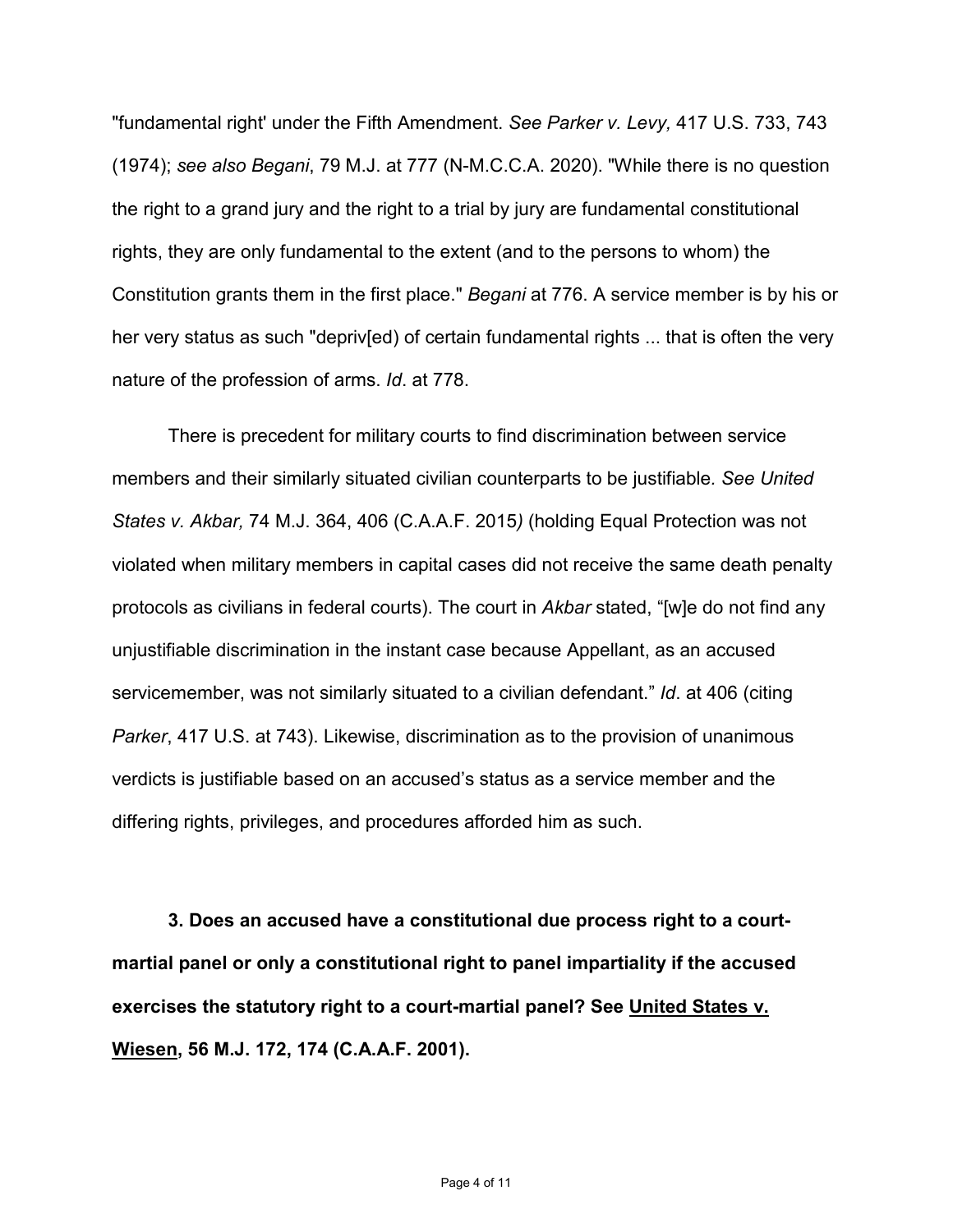An accused does not have a constitutional due process right to a court-martial panel. In the armed forces, "there is no Sixth Amendment right to trial by jury in courtsmartial." See *United States v. Easton*, 71 M.J. 168, 175 (C.A.A.F. 2012) (*citing Ex Parte Quirin*, 317 U.S. 1, 39 (1942)); *United States v. Wiesen*, 57 M.J. 48, 50 (C.A.A.F. 2002) (per curiam)). *See also Reid v. Covert*, 354 U.S. 1, 37 n.68 (1957) ("The exception in the Fifth Amendment has been read over into the Sixth Amendment so that the requirements of jury trial are inapplicable.").

The Court in *Quirin* further held that military tribunals were exempted from the Sixth Amendment requirement for a jury trial and this deliberate exception extended "to trial of all offenses, including crimes which were of the class traditionally triable by jury at common law." *Quirin*, 317 U.S.at 43.

An accused does have a right to trial by members, but that right derives from statute – specifically 10 U.S.C. § 829 (Article 29, UCMJ) – not from the Constitution. Should an accused elect to exercise his statutory right to a court-martial panel, however, he then has a constitutional (as well as a statutory) due process right for it to be a "fair and impartial" one. *See United States v. Richardson*, 61 M.J. 113, 118 (C.A.A.F. 2005); *Wiesen*, 56 M.J. 172, 174.

**4. Do court-martial panels and juries serve the same or different purposes? If they serve the same purpose, is unanimity of verdicts a critical aspect of that purpose?**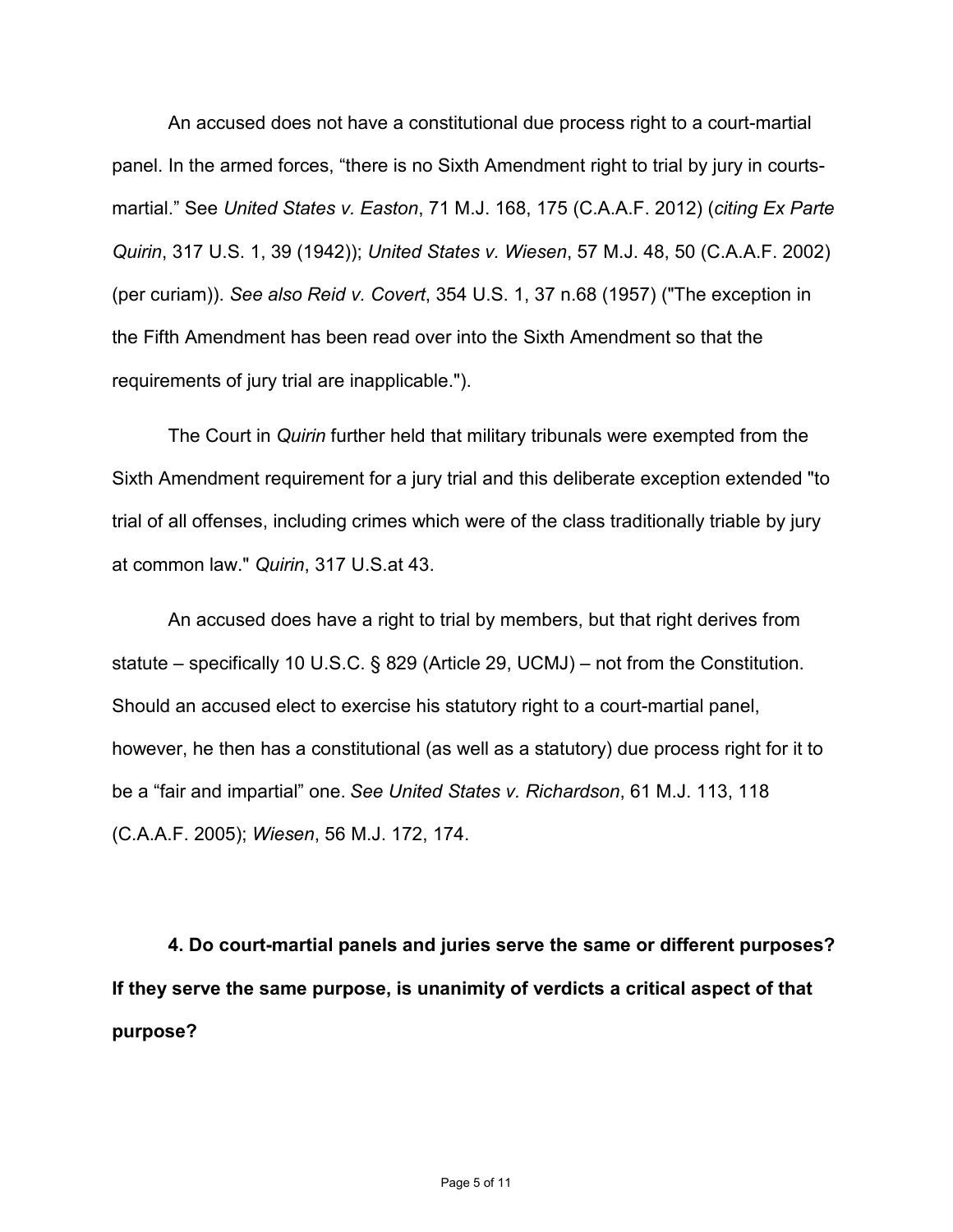Court-martial panels and juries serve largely the same purposes, but juries lack one key purpose central to court-martial panels – the purpose of promoting the organization's primary fighting function.

Both juries and court-martial panels serve the purpose of acting as fair and impartial fact finders and verdict renderers. Prevention of "oppression by the Government by providing a safeguard against the corrupt or overzealous prosecutor and against the compliant, biased, or eccentric judge" (*Apodaca v. Oregon*, 406 U.S. 404 (1972) (internal quotations omitted)) is the province of both juries and court-martial panels alike. Public trust in the judicial system requires fairness and the appearance of fairness, regardless of civilian or military application. However, in a broader context, the military justice system is unique and distinct from the civilian system and must be free to remain different to serve its unique mission of preserving good order and discipline as a lethal fighting force.

In addition to serving the fact-finding and verdict-rendering purposes served by juries, though, court-martial panels also serve the distinct and fundamental purpose of promoting good order and discipline within the ranks of the armed forces. The military justice system exists, at its core, for the primary purpose of supporting the armed forces' ability to execute their larger primary purpose – to fight and win this country's wars. *Parker,* 417 U.S. at 743 (citing *United States ex rel. Toth v. Quarles*, 350 U.S. 11, 17 (1955)). "[T]rial of soldiers to maintain discipline is merely incidental to an army's primary fighting function. To the extent that those responsible for performance of this primary function are diverted from it by the necessity of trying cases, the basic fighting purpose of armies is not served." *Quarles*, 350 U.S. at 17. Executing courts-martial is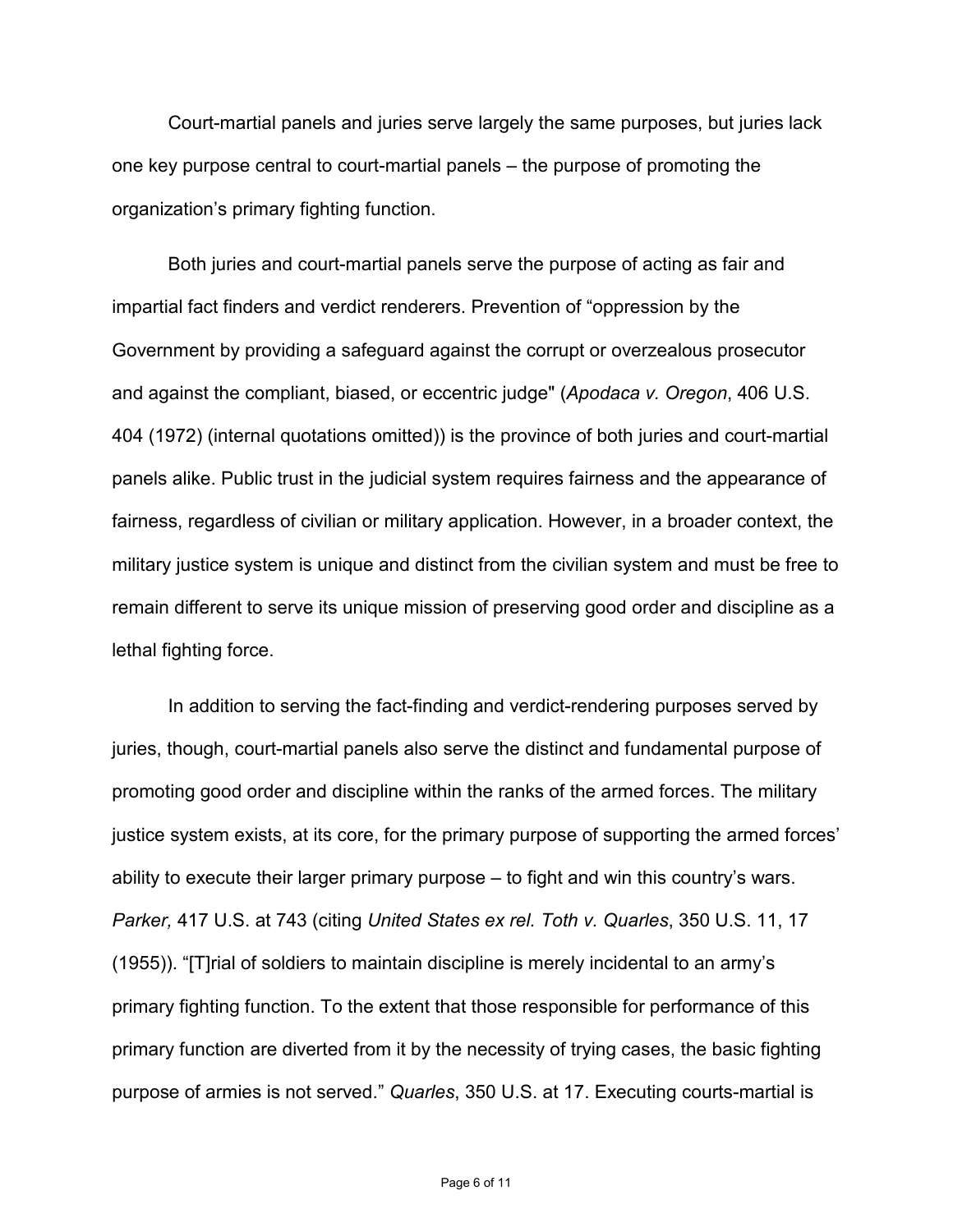not the primary purpose of the armed forces, within which the military justice system wholly exists; consequently, courts-martial, and the rest of the military justice regime serve primarily to promote the military's ability to serve its primary fighting purpose. Such a purpose – ensuring good order and discipline within the community *in order to accomplish a larger concerted collective function* – is not the province of juries in the American civilian criminal justice system.

Charged with winning our nation's wars, commander must have tools to enforce good order and discipline, at home and on the battlefield. As such, the military justice system allows for panel members to be selected by the convening authority and need not be representative of a cross-section of society. While the specific role of the panel and jury are the same between the two systems, the broader purpose of the two systems are distinct and thus, variances are necessary to accomplish distinct goals. Requiring unanimity does not further the fair and impartial goal of a military panel and instead detracts from the military's need for swift justice. A unanimous verdict requirement will inevitably lead to hung juries in the military justice system. Hung juries significantly impair efficiency and effectiveness, returning accused back to their units and the time consuming, expensive process of trying them again, thus thwarting the central role of military justice. Because there is a difference in the broader context, unanimity of verdicts is not required to achieve a fair trial in the military system. Not only is unanimity of verdicts not a critical aspect of the distinct purposes served by courtmartial panels, it stands in direct obstruction to their primary purpose of enabling fair but swift justice in furtherance of the military's ability to carry out its larger purpose.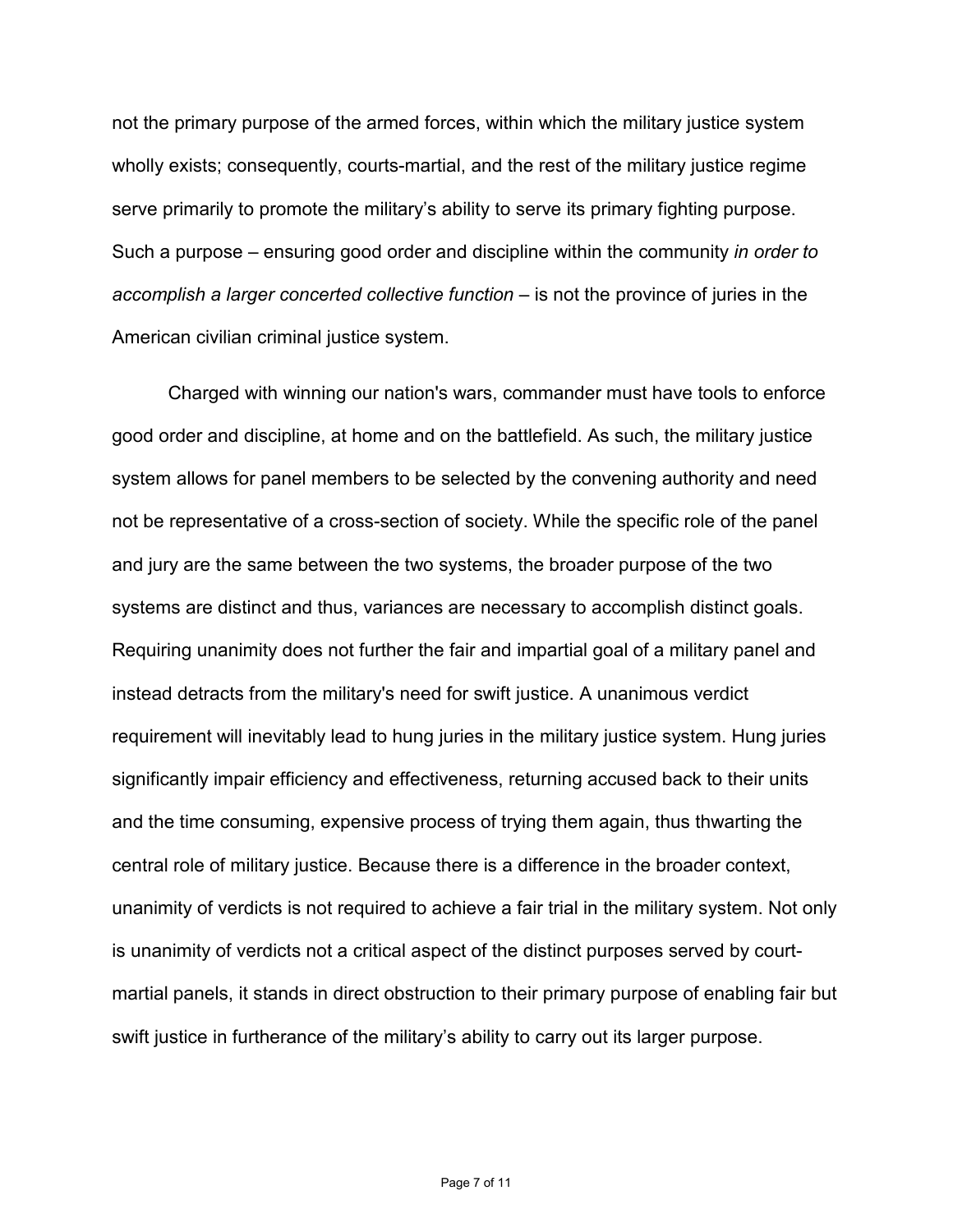**5. Does the Ramos opinion state that "impartiality" and "unanimity" are legal equivalents or, alternately, that "unanimity" is a critical aspect of "impartiality"? If so, does that have the same meaning in the context of courtmartial panel impartiality?**

While the *Ramos* Court appears to state that "unanimity" is a critical aspect of "impartiality" in application to juries, it does not go so far as to declare "impartiality" and "unanimity" legal equivalents. *See Ramos*, 140 S. Ct. 1390.

As *Ramos* points out, the emergence of a unanimous jury emerged from 14th century English common law rooted in the idea that "the truth of every accusation...should...be confirmed by the unanimous suffrage of twelve of his equals and neighbors, indifferently chosen, and superior to all suspicion. *Id.* at 1395 (quoting W. Blackstone, Commentaries on the Laws of England 343 (1769)). Indeed, the "impartial jury" promised by the Sixth Amendment, and where the concept of unanimity is derived, guarantees that a defendant is judged by his equals and neighbors, indifferently chosen, and superior to all suspicion. Thus, impartiality complements unanimity in endowing the right to a jury trial, yet the two are not synonyms. Unanimity is the promise that all impartial jurors agree as to guilt before a defendant can be convicted. *Ramos* makes it clear that both impartiality and unanimity are key to the very nature of a jury verdict, but their joint necessity does not render them legal equivalents. *Id.*

Regardless of how the *Ramos* Court characterized "unanimity" and "impartiality," the legal meanings ascribed therein to those two words do not apply in the context of courts-martial. In *Ramos* the Court held the right to an impartial jury trial includes the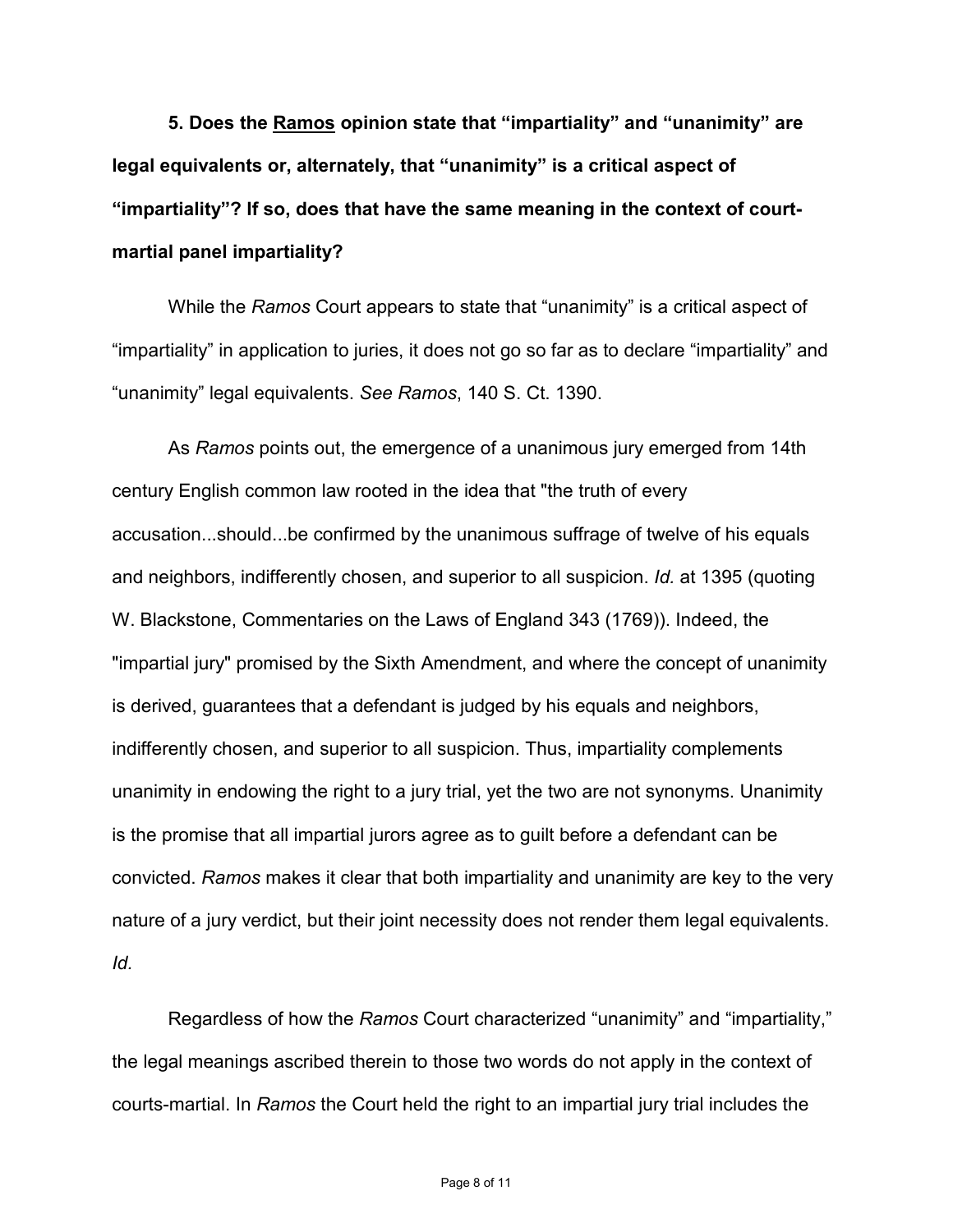right to a unanimous verdict in order to convict the defendant. The Court's holding in *Ramos* is centered on the right to a civilian jury trial, which an accused in the military justice system does not possess. The Court's holding in *Ramos* does not apply to military courts-martial, and consequently its characterizations of the respective roles of "unanimity" and "impartiality" for a distinct entity (a jury) are not relevant to a panel. *See Id.*

## **6. Does Congress have a plausible reason for the non-unanimous verdict requirement?**

Congress has two specific reasons for choosing not to subject military courtsmartial to a unanimous verdict requirement: (1) to ensure the finality of verdicts, and (2) to circumvent unlawful command influence.

The military justice system has a uniquely strong interest in the finality of verdicts. One of the key purposes of the military justice system, as discussed above, is to promote good order and discipline within the ranks. Congress built the military justice system to instill discipline, for "[d]iscipline is the soul of an army. It makes small numbers formidable; procures success to the weak and esteem to all." (G. Washington, letter to the captains of the Virginia Regiments, 1759). The finality of judgments in this system is especially important; the need to resolve cases quickly and efficiently without hung juries (or more appropriately, "hung panels") and the ensuing retrials is paramount in allowing the military writ large to focus on its primary fighting function.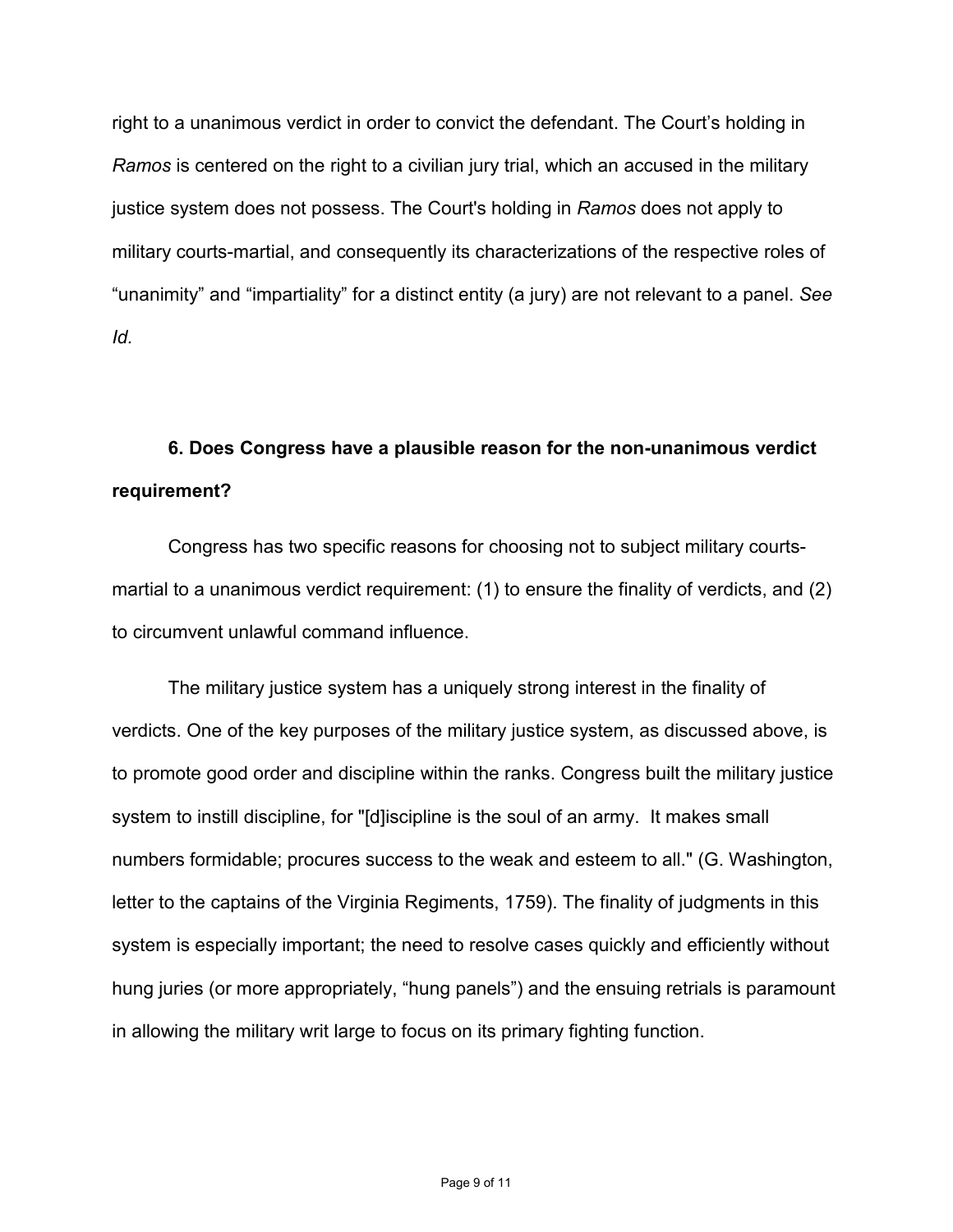Additionally, the specter of unlawful command influence in the military justice system is a unique condition against which Congress chose to protect by enabling nonunanimous verdicts. As the Army Service Court explained in *United States v. Mayo*, Congress legislated non-unanimous verdicts in the modern UCMJ to guard against unlawful command influence. *Mayo*, 2017 CCA LEXIS 239, at \*20. Unlawful command influence is the "mortal enemy" of military justice. *United States v. Thomas*, 22 M.J. 388, 393 (1986). The availability of non-unanimous verdicts (and the lack of an announcement by the court identifying them where they occur) protects the anonymity of panel members' votes, and thus protects them from potential reprisal should their vote not coincide with their superiors' own wishes. Should panel members be given reason to fear the possibility of such reprisal, by removing the veil of anonymity provided by non-unanimous verdicts, the threat of unlawful command influence would loom much larger in the military justice system.

## **7. If a unanimous verdict of guilty is required for courts-martial, is a unanimous verdict of acquittal also required?**

A unanimous verdict of guilty is not required for courts-martial, and neither is a unanimous verdict of acquittal.

All States except Oregon require unanimity for an acquittal. Similar to how unanimity for conviction reduces the error rate for a wrongful conviction, unanimity for acquittal reduces the error rate for a wrongful acquittal. Society has an equal interest in ensuring the innocent go free and the guilty punished. There are clear benefits within